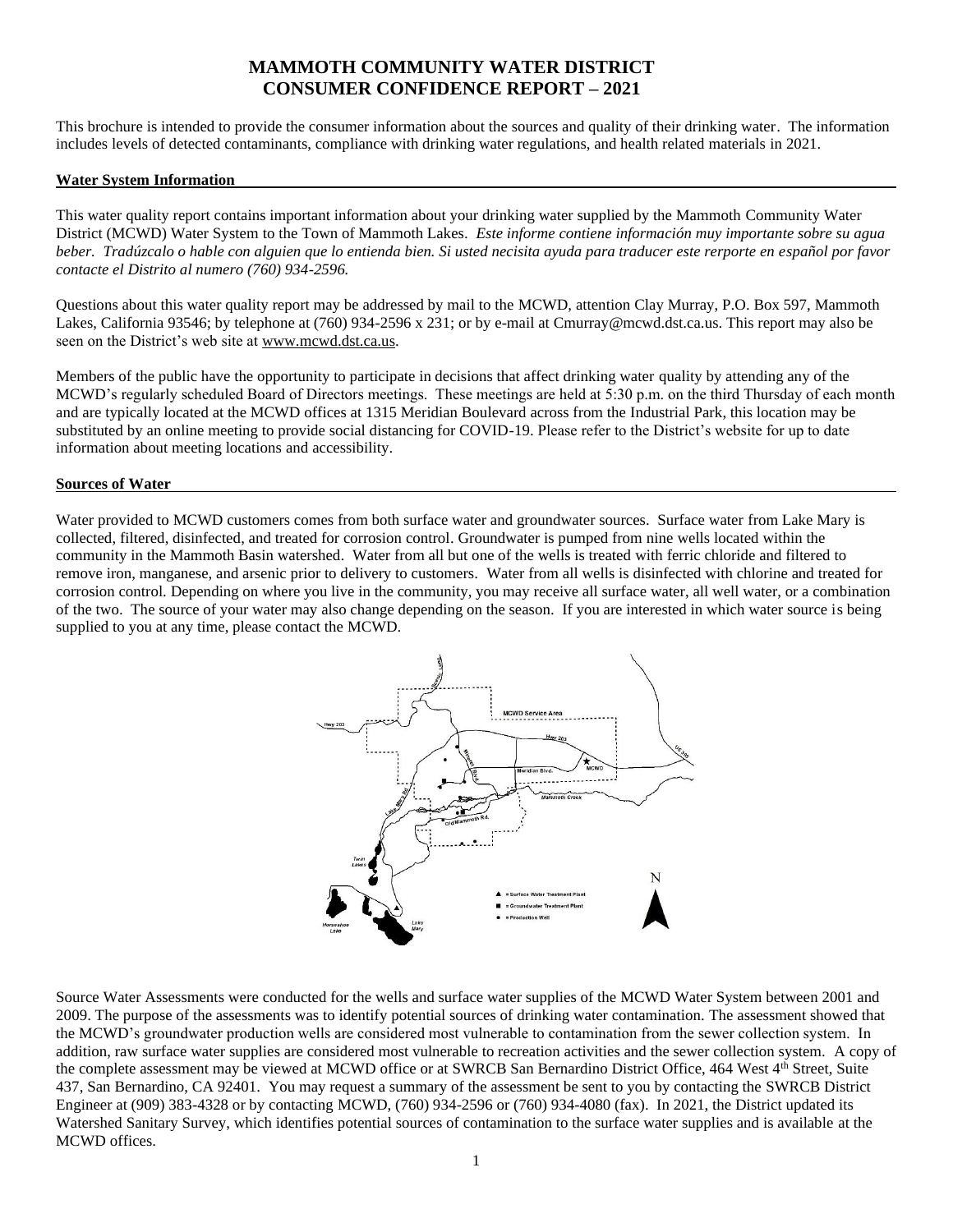#### **Definitions**

The following are definitions of key terms that consumers will need to understand the data listed in the tables that shows the level of each detected contaminant.

- **Maximum Contaminant Level (MCL):** The highest level of a contaminant that is allowed in drinking water. Primary MCLs are set as close to the PHGs (or MCLGs) as is economically and technologically feasible. Secondary MCLs are set to protect the odor, taste, and appearance of drinking water.
- **Maximum Contaminant Level Goal (MCLG):** The level of a contaminant in drinking water below which there is no known or expected risk to health. MCLGs are set by the U.S. Environmental Protection Agency.
- **Public Health Goal (PHG):** The level of a contaminant in drinking water below which there is no known or expected risk to health. PHGs are set by the California Environmental Protection Agency.
- **Maximum residual disinfectant level (MRDL):** The highest level of a disinfectant allowed in drinking water. There is convincing evidence that addition of a disinfectant is necessary for control of microbial contaminants.
- **Maximum residual disinfectant level goal (MRDLG):** The level of a drinking water disinfectant below which there is no known or expected risk to health. MRDLGs do not reflect the benefits of the use of disinfectants to control microbial contaminants.
- **Primary Drinking Water Standard (PDWS):** MCLs and MRDLs for contaminants that affect health along with their monitoring and reporting requirements, and water treatment requirements.
- **Secondary Drinking Water Standards (SDWS)**:MCLs for contaminants that affect taste, odor, or appearance of the drinking water. Contaminants with SDWSs do not affect the health at the MCL levels.
- **Treatment Technique (TT):** A required process intended to reduce the level of a contaminant in drinking water.
- Action Level (AL): The concentration of a contaminant which, if exceeded, triggers treatment or other requirements that a water system must follow.
- **pCi/L**: picocuries per liter (a measure of radiation)
- **N/A:** not applicable **ppb:** parts per billion or micrograms per liter **ppm:** parts per million or milligrams per liter **NTU:**  Nephelometric Turbidity Units **µS/cm:** microsiemens per centimeter **ND**: below laboratory detection limits

#### **Detected Contaminants**

Note: The state allows MCWD to monitor for some contaminants less than once per year because the concentrations of these contaminants do not change frequently. Some of our data, though representative, are more than one year old.

| Bamping Results Showing Detection of a Contaminant with a Frimaly Drimang water Standard |                                               |            |                   |               |                       |                   |                                                    |  |
|------------------------------------------------------------------------------------------|-----------------------------------------------|------------|-------------------|---------------|-----------------------|-------------------|----------------------------------------------------|--|
| Inorganic                                                                                | <b>MCL</b>                                    | <b>PHG</b> | <b>MCWD Water</b> |               | <b>Sample</b>         | <b>Violation?</b> | <b>Typical Source</b>                              |  |
| <b>Contaminants</b>                                                                      |                                               | (MCLG)     | Average           | Range         | Date(s)               |                   | of Contaminant                                     |  |
| Arsenic (ppb)                                                                            | 10                                            | 0.004      | 2.4               | $ND - 6.6$    | 2021                  | No <sup>(1)</sup> | Erosion of natural deposits                        |  |
| Fluoride (ppm)                                                                           | 2.0                                           |            | 0.27              | $ND - 0.49$   | $2020 \&$<br>2021     | N <sub>o</sub>    | Erosion of natural deposits                        |  |
| Gross Alpha (pCi/L)                                                                      | 15                                            | (0)        | 1.725             | $0.02 - 9.99$ | 2020                  | N <sub>o</sub>    | Erosion of natural deposits                        |  |
| <b>Disinfection</b>                                                                      | <b>MCWD Water</b><br><b>MCL</b><br><b>PHG</b> |            | <b>Sample</b>     |               | <b>Typical Source</b> |                   |                                                    |  |
| <b>Byproducts</b>                                                                        | [MRDL]                                        | [MRDLG]    | Average           | Range         | Date(s)               | <b>Violation?</b> | <b>Of Contaminant</b>                              |  |
| <b>TTHMs</b> [Total<br>trihalomethanes]<br>(ppb)                                         | 80                                            | N/A        | 21.5              | $21 - 22$     | 2021                  | No                | Byproduct of drinking water<br>chlorination        |  |
| Haloacetic Acids<br>(ppb)                                                                | 60                                            | N/A        | 11.6              | $9.2 - 14$    | 2021                  | No                | Byproduct of drinking water<br>disinfection        |  |
| Chlorine Residual<br>(ppm)                                                               | $[4]$                                         | [4]        | 0.87              | $0.37 - 1.22$ | 2021                  | N <sub>o</sub>    | Drinking water disinfectant<br>added for treatment |  |

### **Sampling Results Showing Detection of a Contaminant with a Primary Drinking Water Standard**

(1)While MCWD's drinking water meets the federal and state standard for arsenic, it does contain low levels of arsenic. The arsenic standard balances the current understanding of arsenic's possible health effects against the cost of removing arsenic from drinking water and is based on a running annual average for compliance purposes. The U.S. Environmental Protection Agency continues to research the health effects of low levels of arsenic, which is a mineral known to cause cancer in humans at high concentrations and is linked to other health effects such as skin damage and circulatory problems.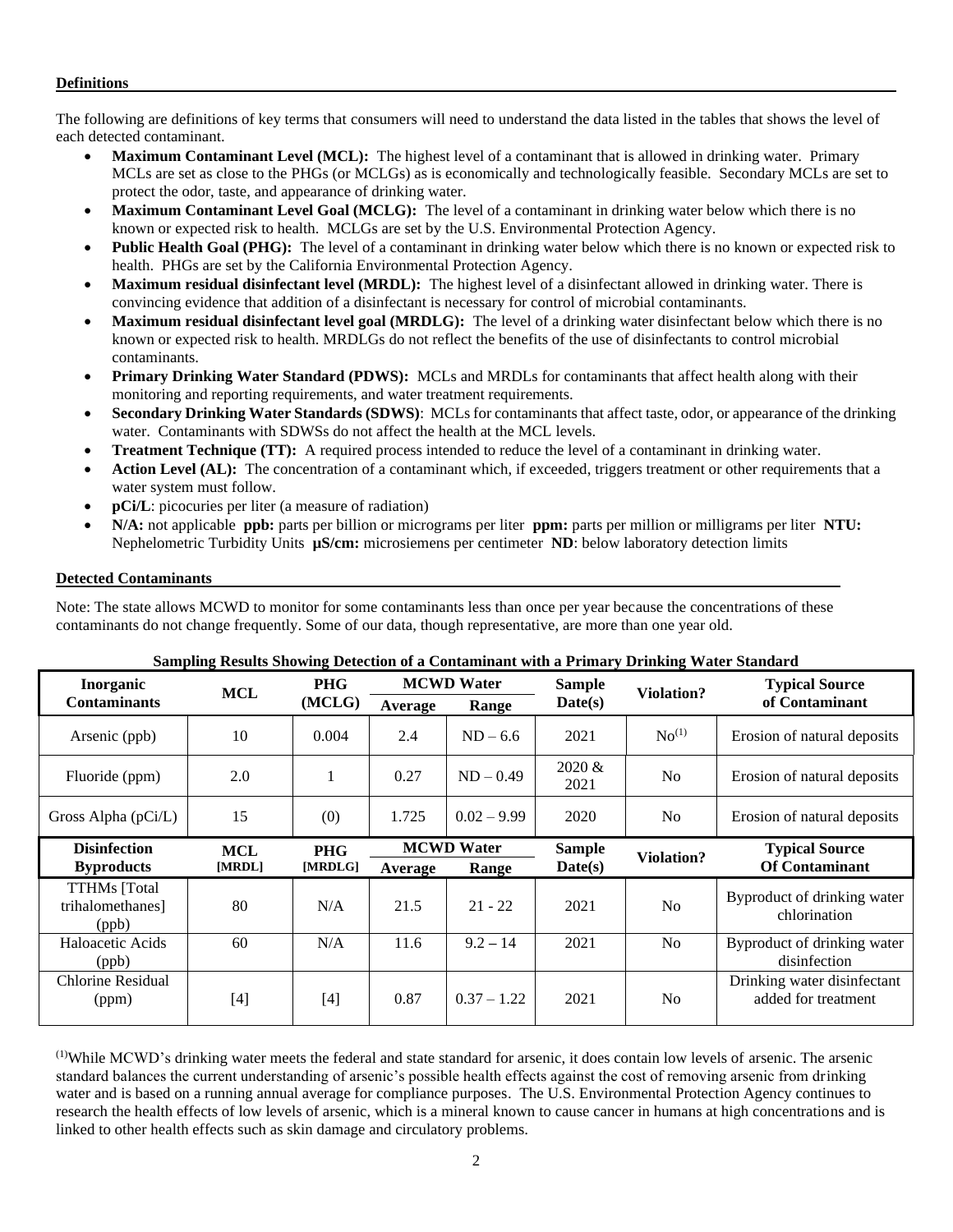| Turbidity – Results of Direct Filtration Process of Surface Water 2021 |                               |                                              |                                                                     |                   |                                         |  |  |  |
|------------------------------------------------------------------------|-------------------------------|----------------------------------------------|---------------------------------------------------------------------|-------------------|-----------------------------------------|--|--|--|
|                                                                        | $MCL^{(3)}$                   | <b>Highest single</b><br>measurement in 2021 | Lowest monthly percentage of<br>samples meeting turbidity<br>limits | <b>Violation?</b> | <b>Typical Source</b><br>of Contaminant |  |  |  |
| Turbidity $(2)$                                                        | 5.0 NTU                       | 0.63                                         | N/A                                                                 | No                |                                         |  |  |  |
| (NTU)                                                                  | 95% of samples<br>$<$ 0.5 NTU | N/A                                          | 100%                                                                | No                | Soil runoff                             |  |  |  |

 $^{(2)}$  Turbidity is a measurement of the cloudiness of water and is a good indicator of the effectiveness of our MCWD's filtration system.  $(3)$  The MCL for turbidity is based upon the effectiveness of MCWD's treatment technique or TT, which is direct filtration.

# **Inorganic Contaminants - Lead and Copper in Residential Taps in 2020**

| <b>Contaminant</b> | Action<br>Level<br>(AL) | <b>PHG</b><br>(MCLG) | Number of<br><b>Samples</b><br><b>Collected</b> | 90 <sup>th</sup> Percentile<br>Level<br><b>Detected</b> | <b>Number of Sites</b><br><b>Exceeding AL</b> | <b>Typical Source of Contaminant</b>                      |
|--------------------|-------------------------|----------------------|-------------------------------------------------|---------------------------------------------------------|-----------------------------------------------|-----------------------------------------------------------|
| Lead (ppb)         |                         | 0.2                  | 20                                              | ND                                                      | 0                                             | Internal corrosion of household<br>water plumbing systems |
| Copper (ppm)       | 1.3                     | 0.3                  | 20                                              | 0.15                                                    | 0                                             | Internal corrosion of household<br>water plumbing systems |

# **Sampling Results Showing Detection of a Contaminant with a Secondary Drinking Water Standard**

|                                         |                         |         | <b>MCWD</b> Water |                          |                |                                            |
|-----------------------------------------|-------------------------|---------|-------------------|--------------------------|----------------|--------------------------------------------|
| <b>Secondary</b><br><b>Contaminants</b> | <b>Secondary</b><br>MCL | Average | Range             | <b>Sample</b><br>Date(s) | Violation?     | <b>Typical Source of</b><br>Contaminant    |
| Iron (ppb)                              | 300                     | 31      | $ND - 420$        | 2021                     | N <sub>o</sub> | Leaching from natural<br>deposits          |
| Sulfate (ppm)                           | 500                     | 13.55   | $4.4 - 51$        | 2021                     | N <sub>o</sub> | Runoff/leaching from<br>natural deposits   |
| Specific<br>Conductance<br>$(\mu S/cm)$ | 1600                    | 300     | $48 - 580$        | 2020                     | N <sub>o</sub> | Substances that form<br>ions when in water |
| <b>Total Dissolved</b><br><b>Solids</b> | 1000                    | 219     | $19 - 360$        | 2020                     | N <sub>o</sub> | Runoff/leaching from<br>natural deposits   |
| Chloride (ppm)                          | 500                     | 0.52    | $ND - 2.6$        | 2020                     | N <sub>o</sub> | Runoff/leaching from<br>natural deposits   |

### **Sampling Results for Microbiological Analysis 2021 (Total Coliform Rule)**

| <b>Microbiological</b><br><b>Contaminants</b> | <b>Highest</b><br>No. of<br><b>Detections</b> | No. of<br>months<br>in<br>violation | <b>MCL</b>                                                                                                                   | <b>MCLG</b> | <b>Typical Source of Bacteria</b>    |  |
|-----------------------------------------------|-----------------------------------------------|-------------------------------------|------------------------------------------------------------------------------------------------------------------------------|-------------|--------------------------------------|--|
| Total Coliform Bacteria                       |                                               | 0                                   | 5% of monthly samples are<br>positive for total coliform                                                                     |             | Naturally present in the environment |  |
| Fecal Coliform or E. coli                     |                                               | 0                                   | A routine sample and a repeat<br>sample detect total coliform<br>and either sample also detects<br>fecal coliform or E. coli |             | Human and animal fecal waste         |  |

# **Sampling Results for Sodium and Hardness**

| <b>Chemical</b>   | Average | Range      | <b>Sample</b><br>Date(s) | <b>MCL</b> | <b>MCLG</b> | <b>Typical Source Contaminant</b>                                                                                                 |
|-------------------|---------|------------|--------------------------|------------|-------------|-----------------------------------------------------------------------------------------------------------------------------------|
| Sodium<br>(ppm)   | 29      | $1.4 - 63$ | $2020 \&$<br>2021        | none       | none        | Sodium refers to the salt present in the water and is<br>generally naturally occurring                                            |
| Hardness<br>(ppm) | 127     | $20 - 210$ | $2020 \&$<br>2021        | none       | none        | Hardness is generally the sum of magnesium and calcium<br>cations present in the water, which are usually naturally-<br>occurring |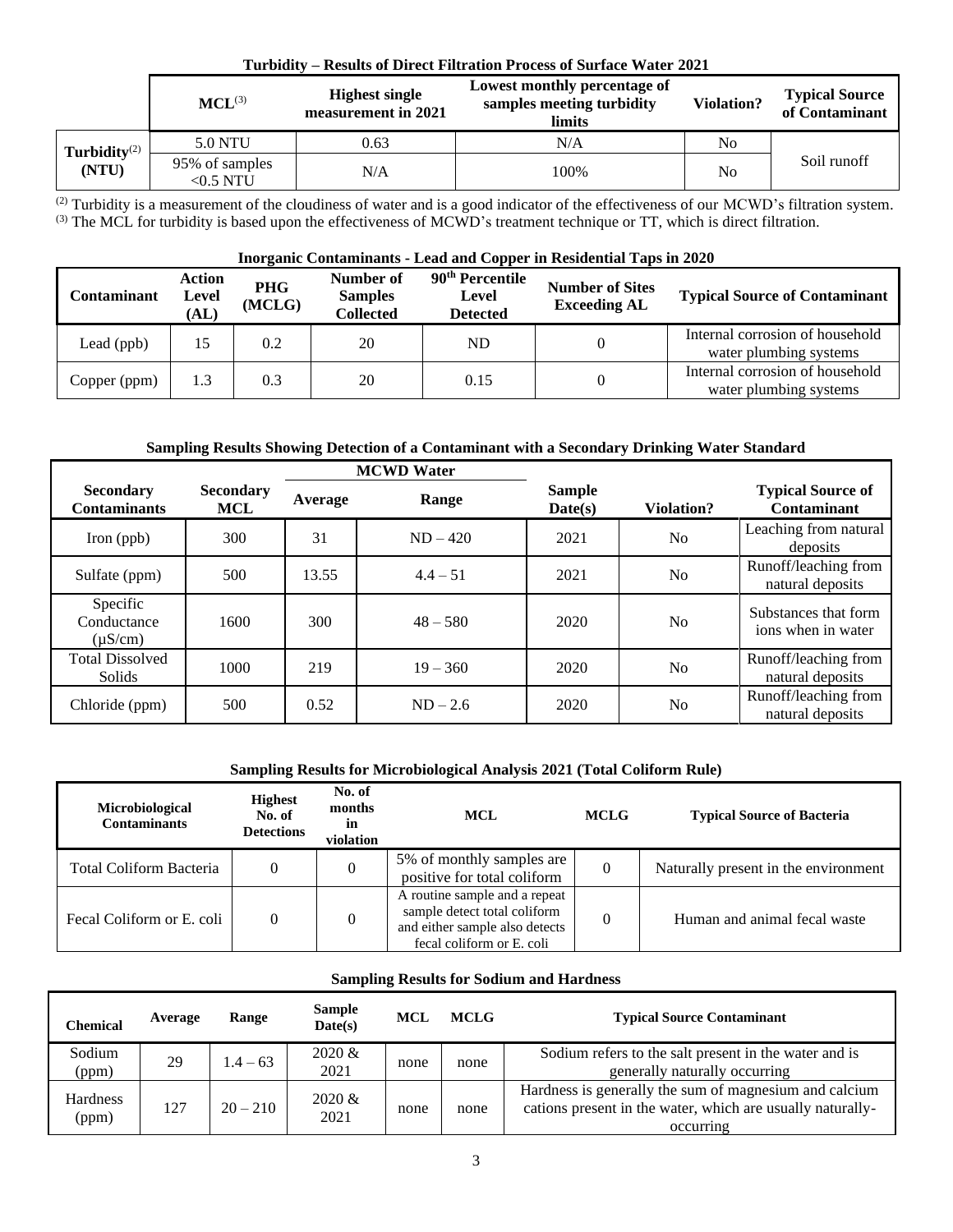### **Additional General Information on Drinking Water**

If present, elevated levels of lead can cause serious health problems, especially for pregnant women and young children. Lead in drinking water is primarily from materials and components associated with service lines and home plumbing. MCWD is responsible for providing high quality drinking water, but cannot control the variety of materials used in the customer's plumbing components. When your water has been sitting for several hours, you can minimize the potential for lead and copper exposure by flushing your tap for 30 seconds to 2 minutes before using water for drinking or cooking. If you do so, you may wish to collect the flushed water and reuse it for another beneficial purpose, such as watering plants. If you are concerned about lead or copper in your water, you may wish to have your water tested. Information on lead in drinking water, testing methods, and steps you can take to minimize exposure is available from the Safe Drinking Water Hotline (1-800-426-4791) or at *[http://www.epa.gov/lead.](http://www.epa.gov/lead)*

In early 2017, the State Water Resources Control Board Division of Drinking Water issued amendments to the domestic water supply permits of approximately 1,200 community water systems so that schools that are served by a public water system could request assistance from their public water system to conduct water sampling for lead and receive technical assistance if an elevated lead sample is found. None of the schools in the Town of Mammoth Lakes requested testing for lead.

Drinking water, including bottled water, may reasonably be expected to contain at least small amounts of some contaminants. The presence of contaminants does not necessarily indicate that water poses a health risk. More information about contaminants and potential health effects can be obtained by calling the USEPA's Safe Drinking Water Hotline (1-800-426-4791).

Some people may be more vulnerable to contaminants in drinking water than the general population. Immuno-compromised persons such as persons with cancer undergoing chemotherapy, persons who have undergone organ transplants, people with HIV/AIDS or other immune system disorders, some elderly, and infants can be particularly at risk from infections. These people should seek advice about drinking water from their health care providers. USEPA/Centers for Disease Control (CDC) guidelines on appropriate means to lessen the risk of infection by Cryptosporidium and other microbial contaminants are available from the Safe Drinking Water Hotline (1-800-426-4791).

The sources of drinking water (both tap water and bottled water) include rivers, lakes, streams, ponds, reservoirs, springs, and wells. As water travels over the surface of the land or through the ground, it dissolves naturally-occurring minerals and, in some cases, radioactive material, and can pick up substances resulting from the presence of animals or from human activity. Contaminants that may be present in source water include:

- Microbial contaminants, such as viruses and bacteria, that may come from sewage treatment plants, septic systems, agricultural livestock operations, and wildlife.
- Inorganic contaminants, such as salts and metals, that can be naturally-occurring or result from urban stormwater runoff, industrial or domestic wastewater discharges, oil and gas production, mining, or farming.
- Pesticides and herbicides, that may come from a variety of sources such as agriculture, urban stormwater runoff, and residential uses.
- Organic chemical contaminants, including synthetic and volatile organic chemicals, that are by-products of industrial processes and petroleum production, and can also come from gas stations, urban stormwater runoff, agricultural application, and septic systems.
- Radioactive contaminants, that can be naturally-occurring or be the result of oil and gas production and mining activities.

In order to ensure that tap water is safe to drink, the USEPA and the State Water Resources Control Board (State Board) prescribe regulations that limit the amount of certain contaminants in water provided by public water systems. State Board regulations also establish limits for contaminants in bottled water that provide the same protection for public health.